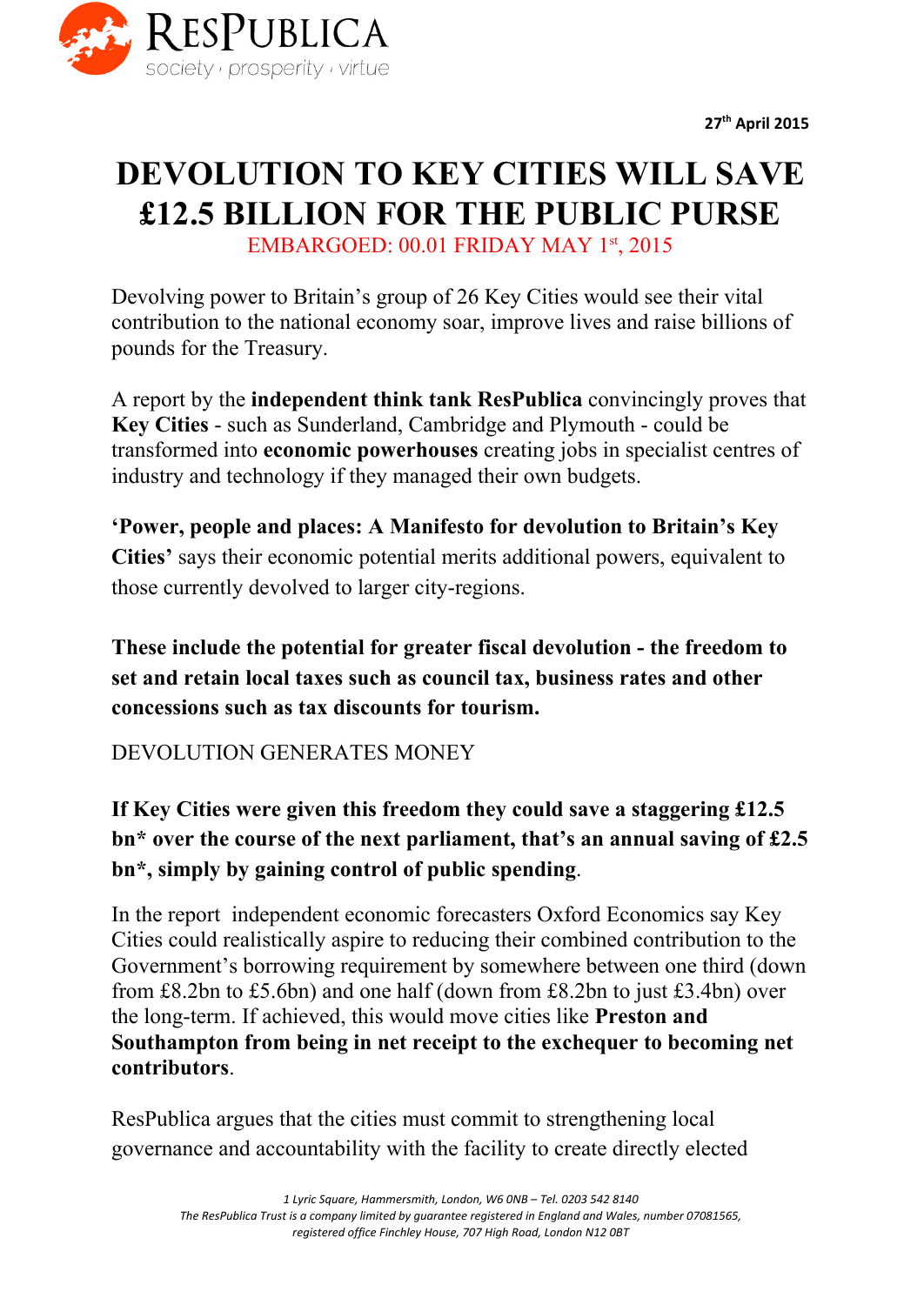

Mayors, or alternative models, and establish Local Public Accounts Committees, where desired.

Report author and director of ResPublica, Phillip Blond, said: "To carry on growing and for that growth to benefit the entire population, Key Cities need greater freedom and flexibility from national policies and centrally driven funding. Our report shows that if Key Cities get devolved powers the whole country will gain as the revenue generated for the Treasury will be staggering."

ResPublica's report confirms that giving Key Cities greater control of health, education, housing and transport budgets **can generate cash for the Treasury** and free the areas from their dependency on centralised money.

## DEVOLUTION LEADS TO INVESTMENT

**ResPublica is calling on the next Government to agree five-vear funding settlements with the Key Cities**in its first Comprehensive Spending Review. This would allow the cities to invest in training, infrastructure such as roads and enterprise parks, as well as linking social care and the NHS.

In return for this freedom, which could be devolved further to the different levels of city authorities, Key Cities would report to government departments and agencies on how their devolved settlements are delivering.

## DEVOLUTION BUILDS ON GROWTH

The 26 Key Cities are already doing well with a combined GVA of **£163 billion**, making up 11% of the UK Economy with a population of 7.9 million people. Some Key Cities are growing at such a rate that they're out performing the national average (on GVA) and are heading towards levels of economic output seen in London – which creates 22% of the UK's total.

Key Cities are diverse, offering many specialist areas of business:

- Regional service economies Peterborough, Preston, Milton Keynes
- Advanced manufacturing economies Sunderland, Derby, Coventry, Tees Valley
- Visitor economies Blackpool, Bournemouth, Southend-on-Sea, Bath
- Marine economies Portsmouth, Southampton, Plymouth, Hull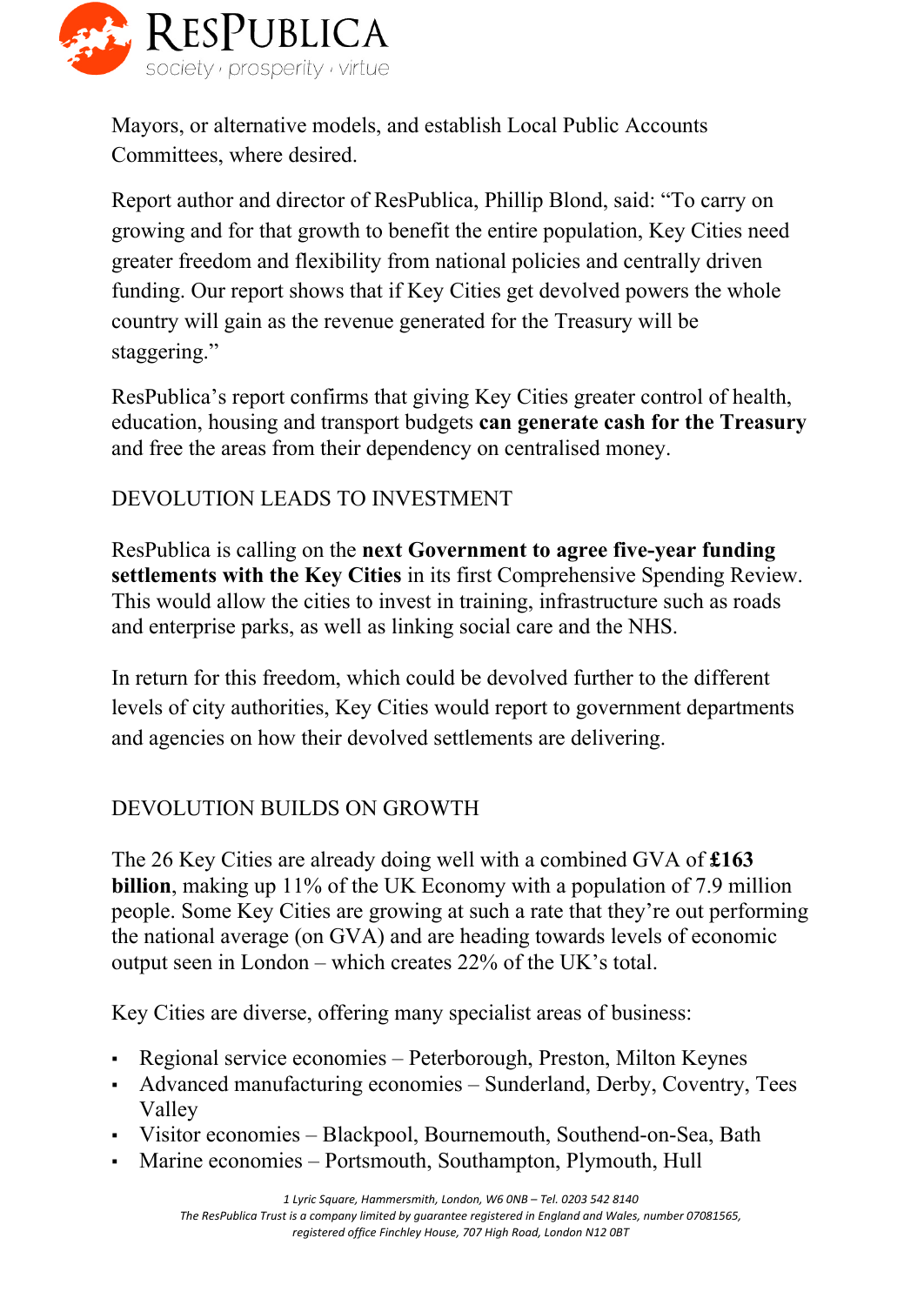

- Knowledge economies Cambridge, Oxford
- Creative-digital economies Brighton, Norwich.

These important sectors need specialist workers and this requirement gives Key Cities an advantage over larger cities.

'Smart specialisation', and the diversification of existing expertise, can help Key Cities prioritise investment in local economic development, creating growth. But this can only be done **if they can be freed from the mechanisms of a Westminster Government**. In turn the **fiscal growth would see greater tax receipts for the Treasury**.

Dr Dave Smith, Chair of the Key Cities Chief Executive Group, said: "With a more stable financial settlement from central government and new fiscal powers, Key Cities can be an important part of building a new economy based on high skilled jobs and high-value added production. Now is a critical moment to seize this generational opportunity for our cities and our country. The next Government must provide our members with the devolutionary powers needed to support local businesses and communities. Only then will we be able to fully maximise our global competiveness."

Mr Blond added: "The Government really needs to give Key Cities control over financial policies which affect local economies. If they allowed this to happen, the Treasury would see bigger returns and the economic output of the country would grow as a whole.

"In addition to the national benefit, communities would benefit from stronger local economies. This would allow individuals to prosper without having to rely on welfare payments because of increased job opportunities."

## KEY CITIES SUCCESS STORIES

### *The success of the Key Cities and their ability to grow further can already be seen:*

*Plymouth has a population of 259,000, an economic output of £5.2bn and 105,000 jobs. It has ambitious plans to grow and create more regeneration. To fully realise its potential as the economic hub for the south west peninsula, the*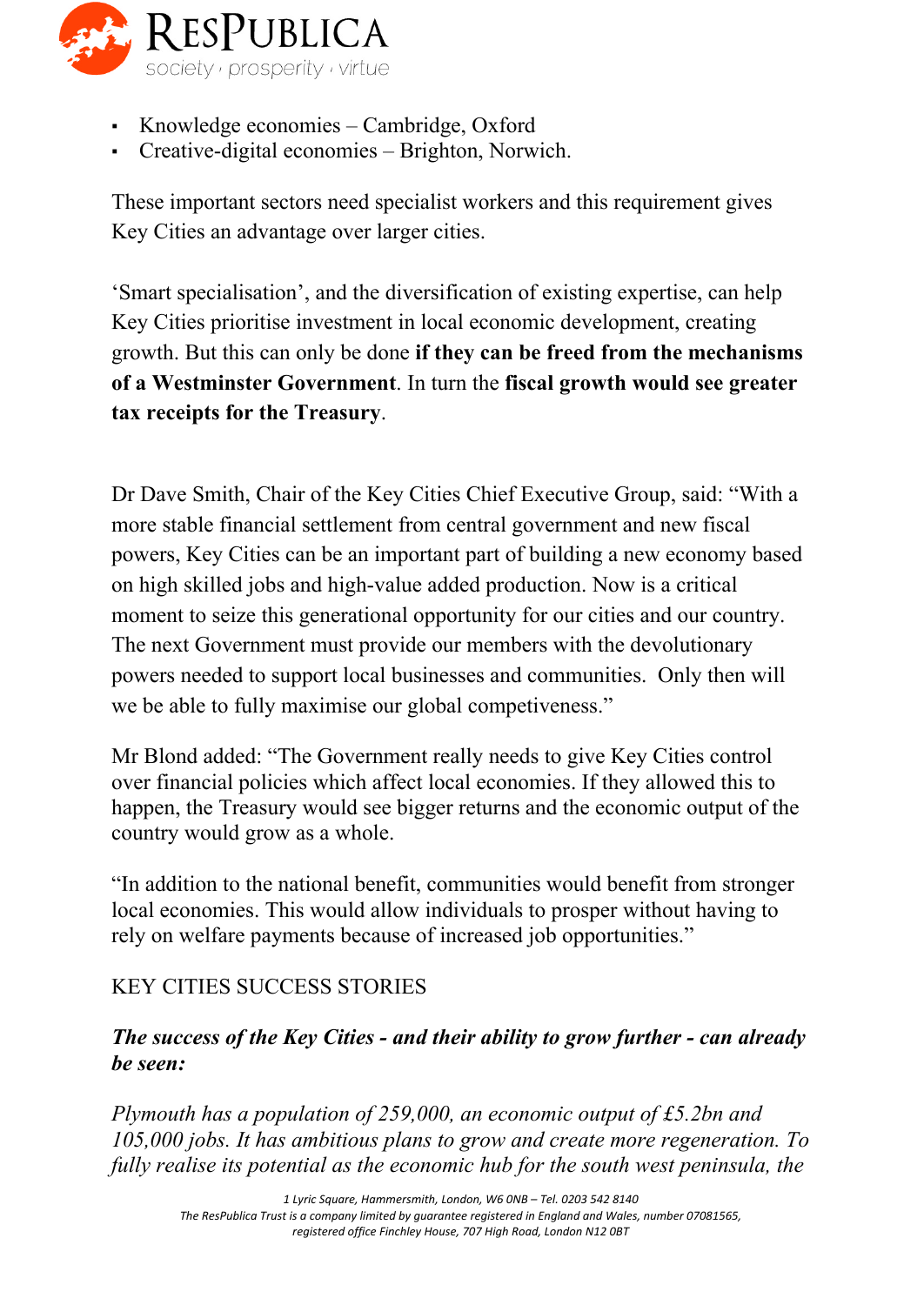

*city needs greater powers over local finance, funding, and investment decisions, to scale up existing activity across the city and to help drive growth.*

*In Wakefield, a family support integration pilot saved an estimated £2,514,755 across public agencies in 2013/14. Further integration of services through devolution and more targeted use of budgets are likely to deliver savings at an even greater scale.*

*With a population of only 280,000, Cambridge has gained an impressive position on the world's commercial stage thanks to its technology skills and entrepreneurialism. Businesses and research organisations employ over 57,000 people and generate annual revenues of more than £13bn. But the city is at risk because many businesses could relocate to other parts of the world, if conditions there become more favourable. Unless Cambridge can address some of its critical infrastructure needs, particularly housing and transport, it is at risk of losing its position as a technology hub.*

*In Sunderland the council wants to build on economic growth by reversing a lack of educational attainment which sees more people with no qualifications and fewer qualified to NVQ level 4 compared to the regional and national average. Removing artificial boundaries between health, welfare, employment and business support would allow a refocusing and integration of resources on a pathway from welfare to work. This would mean that instead of education ending when someone leaves school a skills hub, incorporating a training agency and involving local employers, would see a better equipped workforce and take people out of a reliance on benefits.*

Notes to the Editor:

- 1) The Key Cities are Bath & NE Somerset; Blackpool; Bournemouth; Brighton and Hove; Cambridge; Coventry; Derby; Doncaster; Hull; Kirklees; Milton Keynes; Newport; Norwich; Oxford; Peterborough; Plymouth; Portsmouth; Preston; Southampton; Southend-On-Sea; Stoke-On-Trent; Sunderland; Tees Valley; Wakefield; Wolverhampton; and York.
- 2) GVA is the value of goods and services within an area, in this case the 26 Key Cities.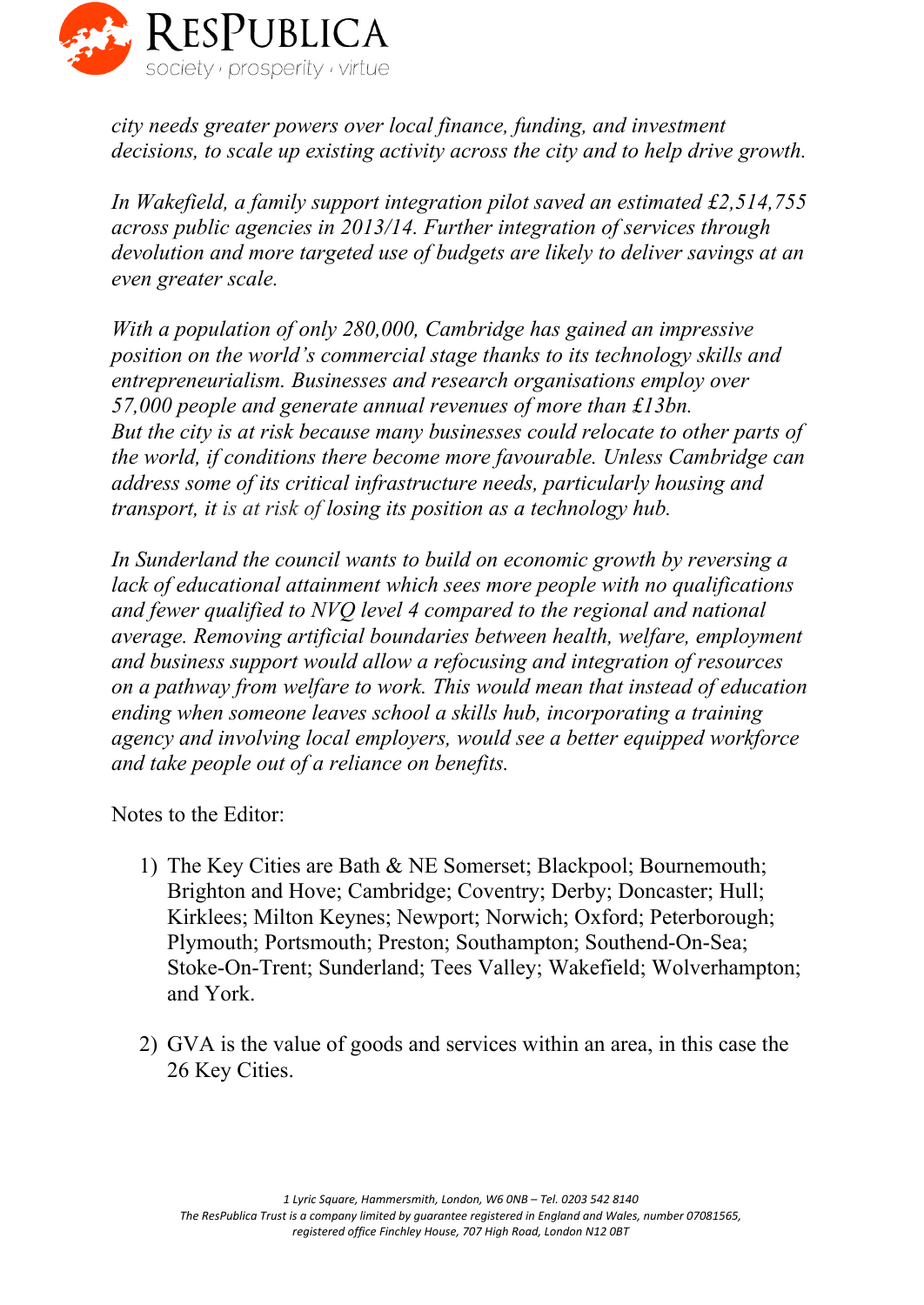

3) There are many international examples where countries have devolved power. For example, in Switzerland a community with a population of just under 16,000 has powers beyond those available in England. In Canada the smallest province (with a population of 150,000) enjoys exactly the same powers, including the ability to raise taxes, as the largest (with a population of 13 million).

\*Work undertaken by Ernst & Young looked at the savings that have been attributed to the four Whole Place Community Budget pilots and estimated what those savings would look like across all areas in England if they were aggregated up. Oxford Economics, as part of their work for ResPublica, have been able to provide a sense of the scale of savings that might possibly be achieved if the results from the Whole Place pilots were to be applied to other areas of public expenditure. Potential savings will vary depending on the extent to which public funding will rise/fall in the future, the savings are likely to be higher or lower, and the ramping effect once the benefits of combined budgets are in place - it will time for these gains to build up - and that even after five years the full gains may not be achieved. Integrated budgets should not be seen as a 'quick fix' but only as a strategic shift. The assumption that the savings identified in the schemes reviewed by EY can be mapped onto different areas of spending such as transport is a very first approximation. In some areas savings will probably be higher and in some areas lower. Detailed category-by-category examination is needed to determine whether the overall figure saved would be higher or lower. Partly for that reason, savings will also vary from city-to-city, and the numbers quoted above should therefore be seen as the centres of ranges.

For further details or to get an embargoed copy of the report please call Oruj on 07866 685130 or email her: oruj@sogold.co.uk.